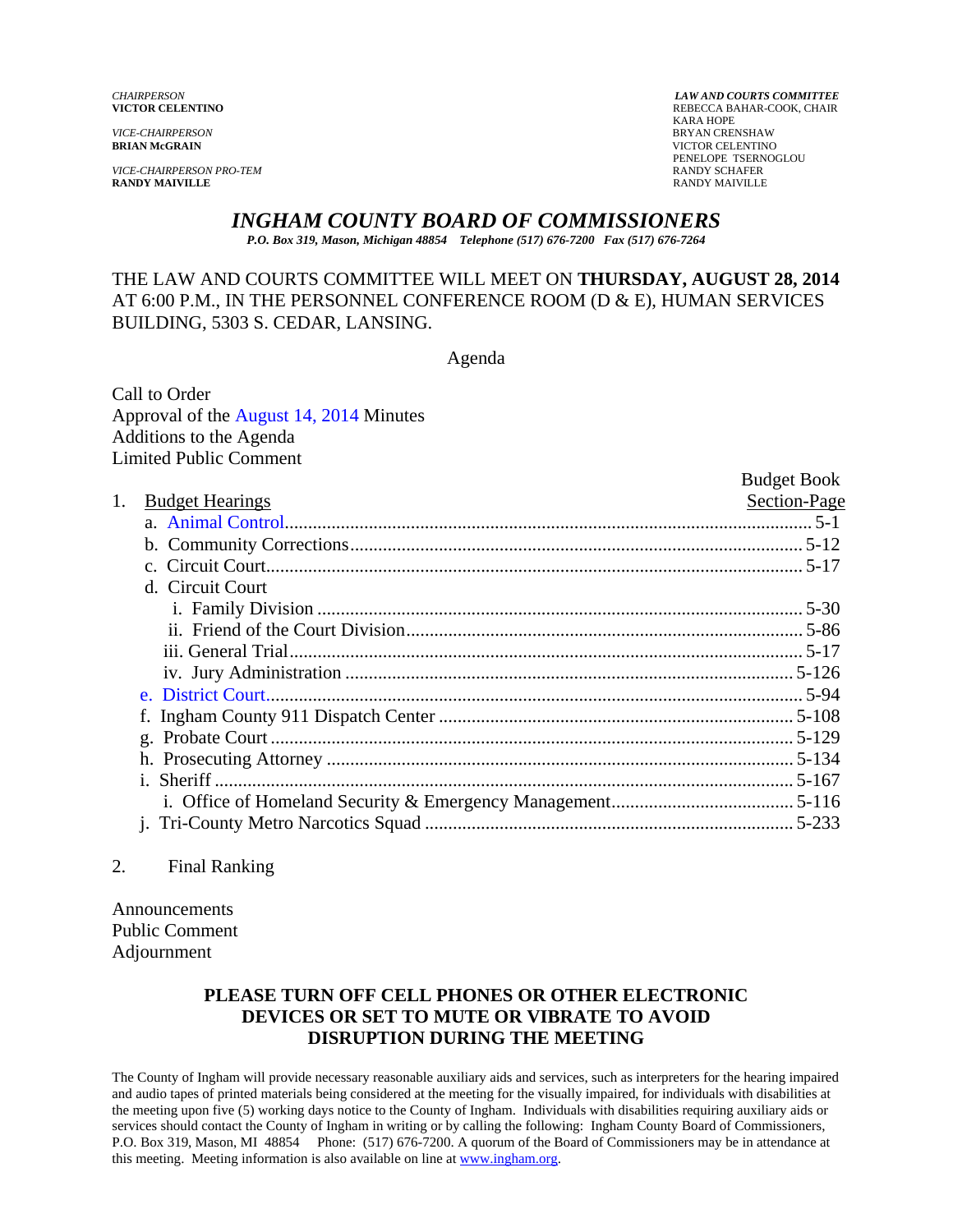## LAW & COURTS COMMITTEE August 14, 2014 Draft – Minutes

<span id="page-1-0"></span>

| <b>Members Present:</b> | Rebecca Bahar-Cook, Kara Hope, Randy Maiville, Randy Schafer, and<br>Penelope Tsernoglou                                                                                                                                                      |
|-------------------------|-----------------------------------------------------------------------------------------------------------------------------------------------------------------------------------------------------------------------------------------------|
| <b>Members Absent:</b>  | Bryan Crenshaw and Victor Celentino                                                                                                                                                                                                           |
| <b>Others Present:</b>  | Stuart Dunnings, John Neilsen, Lisa McCormick, Maureen Winslow, Greg<br>Harless, Richard Gentry, Lance Langdon, Lynda Thornberg, Debra<br>Rousseau, Annie Harrison, Brandi Campbell, Christy Lawrence, Susan<br>Steinke, Ryan Buck and others |

The meeting was called to order by Chairperson Bahar-Cook at 6:00 p.m. in the Personnel Conference Room "D & E" of the Human Services Building, 5303 S. Cedar Street, Lansing, Michigan.

## Approval of the July 10, 2014 Minutes

## MOVED BY COMM. MAIVILLE, SUPPORTED BY COMM. SCHAFER, TO APPROVE THE MINUTES OF THE JULY 10, 2014 LAW & COURTS COMMITTEE MEETING AS PRESENTED.

MOTION CARRIED UNANIMOUSLY. Absent: Commissioners Crenshaw and Celentino.

## Additions to the Agenda

Chairperson Bahar-Cook renumbered "6. Controller's Office - Animal Control Director Update" as "6a."

6. Controller's Office b. Discussion Item – 911 Update

## Substitute –

- 3. Circuit Court/Family Division
	- a. Resolution Authorizing Entering into a Contract for Attorney Services for Juvenile Delinquency and Truancy Matters

#### Limited Public Comment

Lynda Thornberg stated that she and her husband, Rusty, had adopted a cat last April. She provided an overview of the cats they have owned and their past adoption history. Mrs. Thornberg stated that they heard about the fostering program at the County Animal Shelter so they decided to start fostering kittens. Mrs. Thornberg stated that they brought one of their foster cats, Lilly, down to the Shelter to get fixed. She further stated that Lilly was returned to them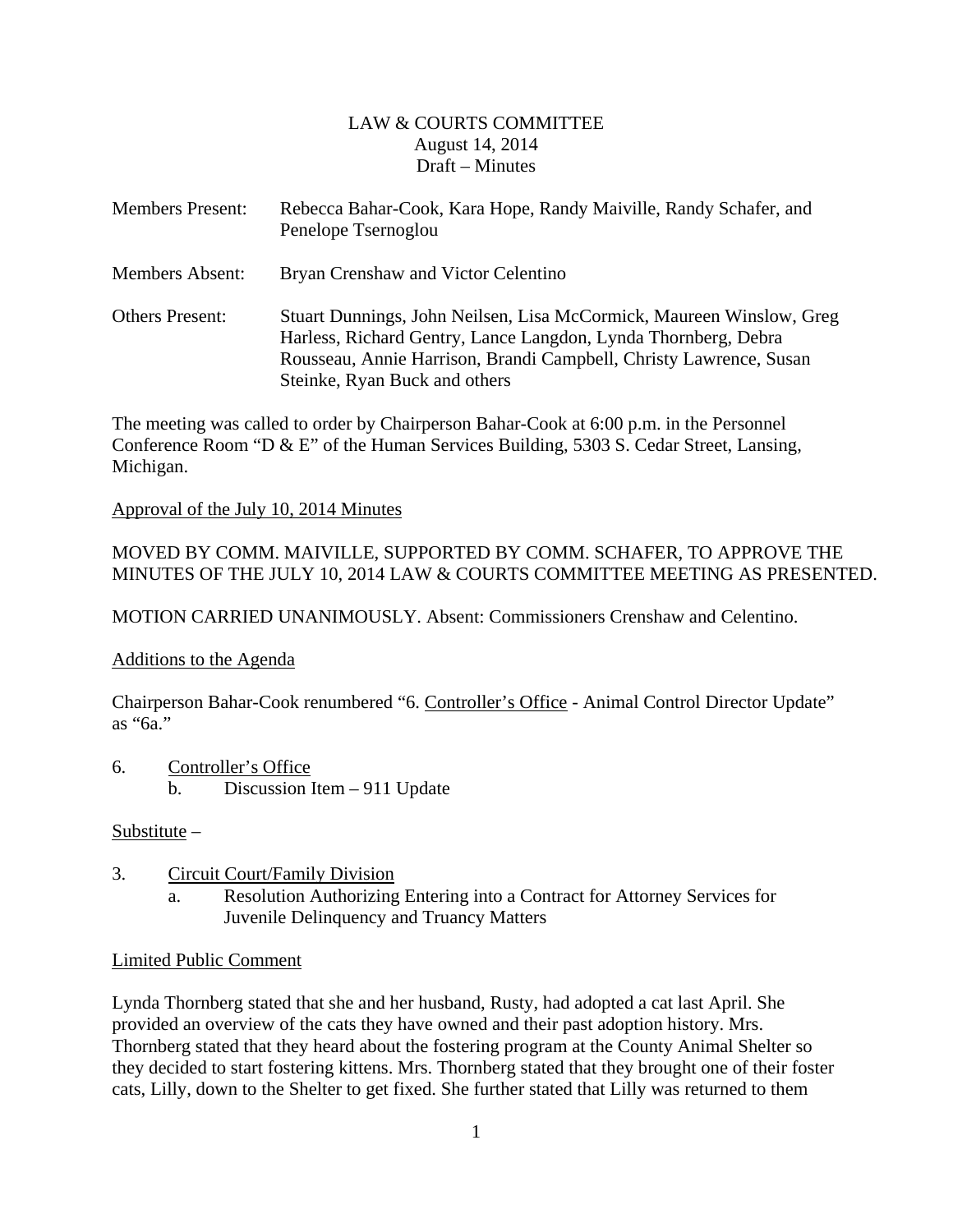having not been spayed and the Shelter neither informed them in person nor via the phone that Lilly had not been spayed.

Mrs. Thornberg stated that the Shelter would not return her phone calls, especially the individual who was in charge of the Foster Care Program.

Mrs. Thornberg stated that Lilly was a successful foster and had since been adopted.

Mrs. Thornberg stated that the next cat they fostered was Baxter Blackfoot, and he came covered in fleas and was sick.

Chairperson Bahar-Cook asked when Baxter was fostered.

Mrs. Thornberg answered that Baxter was fostered last October. She stated that the Shelter did not diagnose Baxter with fleas. Mrs. Thornberg stated that the cat needed to be bathed in blue Dawn, however the Shelter did not inform them of that. She further stated that the Shelter was not giving Baxter his medication for an upper respiratory issue. Mrs. Thornberg stated that she was forced to drive all the way back to Mason, which was an 18 mile drive one way, to get information. She further stated that she had to drive down to Mason because she knew no one would answer the phone or return her phone calls.

Mrs. Thornberg stated that they fostered another cat, Gibson, beginning last December. She further stated that Gibson suffered from an upper respiratory issue as well and the medicine was not working. Mrs. Thornberg stated that when she was able to get someone on the phone at the Shelter, the Shelter stated that no one could see Gibson until January.

Chairperson Bahar-Cook asked who Mrs. Thornberg spoke with.

Mrs. Thornberg stated that she did not remember who it was, however it was not Animal Control Deputy Caitlin Budzinski. Mrs. Thornberg further stated that her issue with Deputy Budzinski was that she contacted Deputy Budzinski via email and explicitly requested that when Deputy Budzinski contacted Mrs. Thornberg back, Deputy Budzinski needed to call on the phone because Mrs. Thornberg did not have ready access to email. Mrs. Thornberg stated that Deputy Budzinski contacted her by email, not by phone.

Mrs. Thornberg stated that they brought Gibson to their own veterinarian, which was a big expense for them because she was unemployed at the time. She further stated that last Christmas Day, they had to bring Gibson into the emergency room because he was that sick. Mrs. Thornberg stated that Gibson died on December 27, 2013.

Chairperson Bahar-Cook asked what happened when Mrs. Thornberg attempted to call the Shelter regarding Gibson.

Mrs. Thornberg stated that they could not get an appointment until January. She further stated that she had extensive experience with cats so she knew when a cat was sick and needed treatment. Mrs. Thornberg stated that when she returned Gibson's carrier to the Shelter, she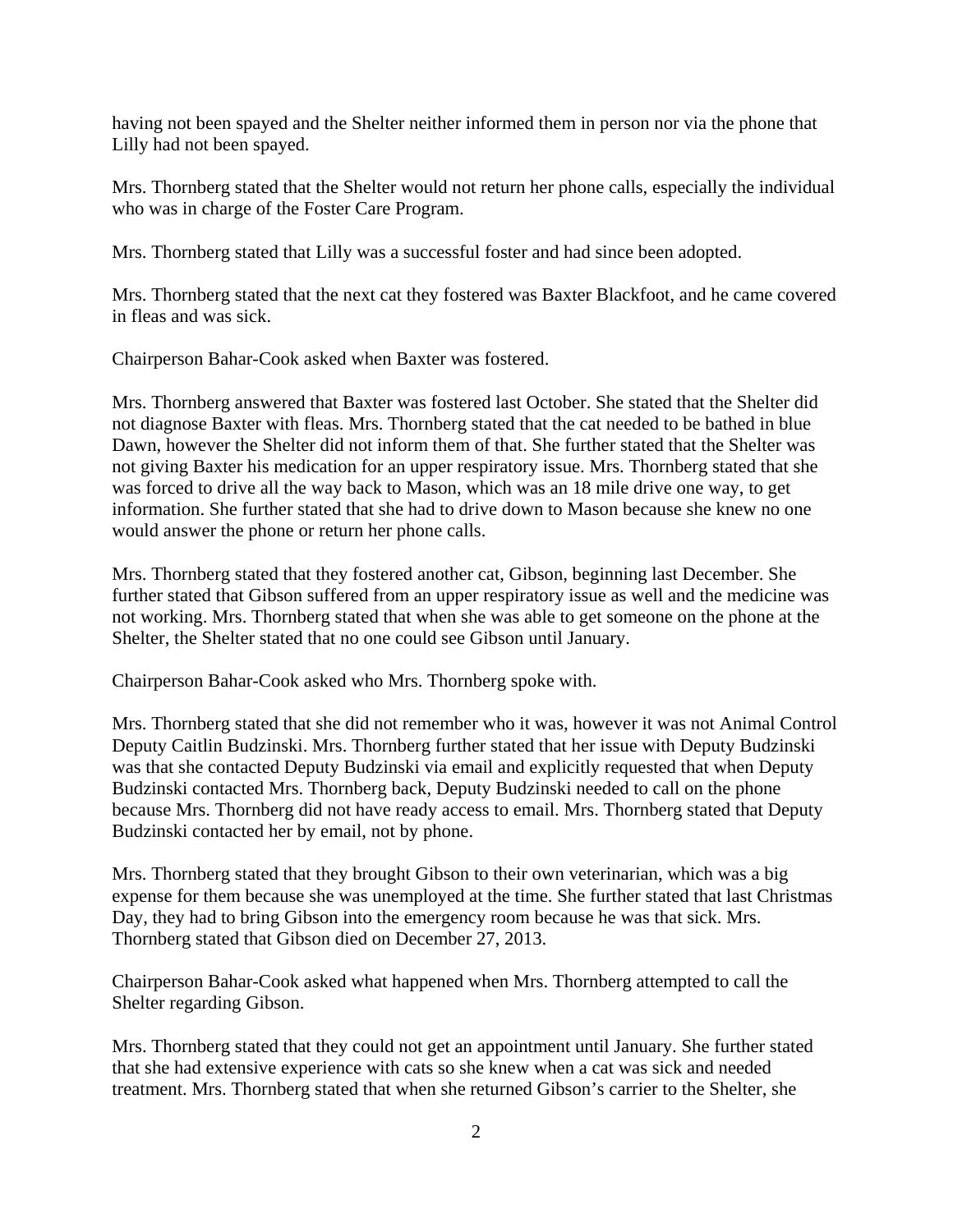stated that they could cancel the January appointment because the cat had died. She further stated that the Shelter should have listened when she informed them that Gibson was sick.

Mrs. Thornberg stated that they no longer fostered with the County. She further stated that they now fostered with Eaton County.

Mrs. Thornberg stated that they attempted to adopt a cat in January 2014 at a "Whisker Wednesday" event. She further stated that the Shelter required that they provide documentation that they could have a cat at their apartment. Mrs. Thornberg provided a detailed overview of the documentation issue.

Chairperson Bahar-Cook stated that there might be good news coming in that the County would be hopefully hiring a new Animal Control Director soon. She further stated that they were aware of the situation and that changes would be implemented.

Commissioner Tsernoglou stated that this matter should be referred to the Animal Control Advisory Board.

## MOVED BY COMM. MAIVILLE, SUPPORTED BY COMM. SCHAFER, TO APPROVE A CONSENT AGENDA FOR THE FOLLOWING ACTION ITEMS:

- 3. Circuit Court/Family Division
	- b. Resolution Authorizing Entering into a Contract for Attorney Services for Juvenile Delinquency Matters
- 4. 55<sup>th</sup> District Court Resolution Authorizing the Purchase and Installation of a Video Surveillance System in the 55<sup>th</sup> District Court
- 5. Sheriff's Office
	- b. Resolution to Accept Gift Cards for the 2014 "Shop With A Hero Program"
	- c. Resolution to Honor Deputy Brian Kost of the Ingham County Sheriff's Office
	- d. Resolution to Honor Sergeant Tracy Roth of the Ingham County Sheriff's Office

THE MOTION CARRIED UNANIMOUSLY. Absent: Commisioners Celentino and Crenshaw.

## THE MOTION TO APPROVE THE ITEMS ON THE CONSENT AGENDA PASSED UNANIMOUSLY. Absent: Commisioners Celentino and Crenshaw.

- 3. Circuit Court/Family Division
	- a. Resolution Authorizing Entering into a Contract for Attorney Services for Juvenile Delinquency and Truancy Matters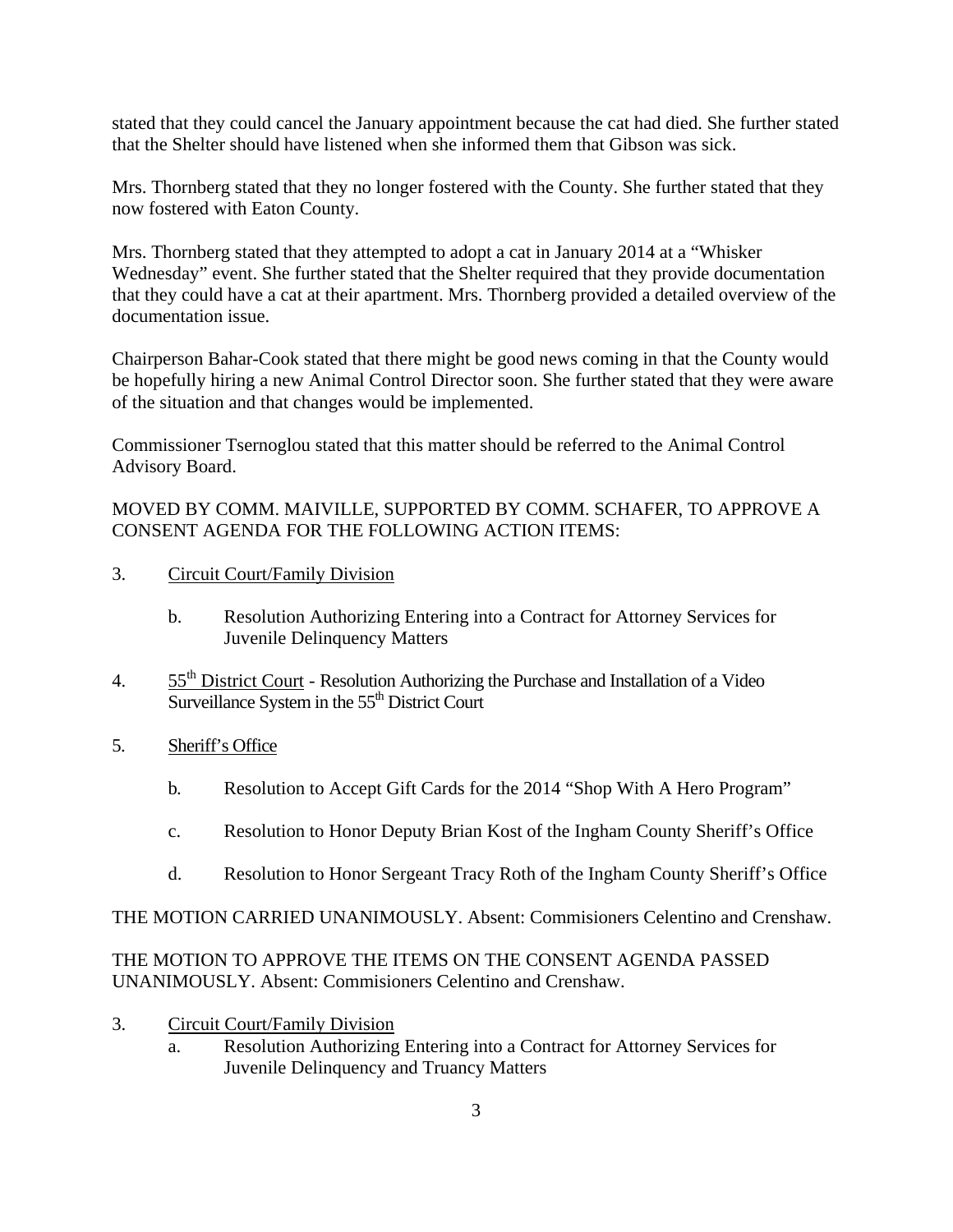## COMM. SCHAFER MOVED, SUPPORTED BY COMM. MAIVILLE, TO APPROVE THE RESOLUTION AUTHORIZING ENTERING INTO A CONTRACT FOR ATTORNEY SERVICES FOR JUVENILE DELINQUENCY AND TRUANCY MATTERS.

Commissioner Tsernoglou stated that she would like to see resumes of the attorneys that the County contracts with.

Maureen Winslow, Deputy Court Administrator, stated that it was her understanding that Shauna Dunnings, Circuit Court Administrator, did collect resumes.

THE MOTION CARRIED UNANIMOUSLY. Absent: Commissioners Celentino and Crenshaw.

- 5. Sheriff's Office
	- a. Resolution Authorizing the Ingham County Sheriff's Office to Extend a Contract with the Michigan Department of Corrections to Rent 190 Beds to the Michigan Department of Corrections

COMM. HOPE MOVED, SUPPORTED BY COMM. MAIVILLE, TO APPROVE THE RESOLUTION AUTHORIZING THE INGHAM COUNTY SHERIFF'S OFFICE TO EXTEND A CONTRACT WITH THE MICHIGAN DEPARTMENT OF CORRECTIONS TO RENT 190 BEDS TO THE MICHIGAN DEPARTMENT OF CORRECTIONS.

Chairperson Bahar-Cook stated that Commissioner Crenshaw had asked whether 190 beds were guaranteed or as needed. She further stated that the Sheriff's Office answered that the beds were as needed.

Chairperson Bahar-Cook proposed the following amendment:

WHEREAS, the Ingham County Sheriff's Office has negotiated a two year extension of the agreement with the Michigan Department of Corrections to rent 190 beds as **needed at** a cost of \$36.00 per day per bed effective October 1, 2014 through September 30, 2016; and

WHEREAS, the revenue received from the renting of the beds is anticipated in the 2015 budget.

THEREFORE BE IT RESOLVED, that the Ingham County Board of Commissioners authorizes Ingham County and the Ingham County Sheriff's Office to extend the contract with the Michigan Department of Corrections to rent 190 beds **as needed** at a cost of \$36.00 per day per bed effective October 1, 2014 through September 30, 2016 for an additional revenue of up to \$4,993,200.

Discussion.

This was considered a friendly amendment.

Commissioner Schafer asked if this was going to help pay for the minimum security facility.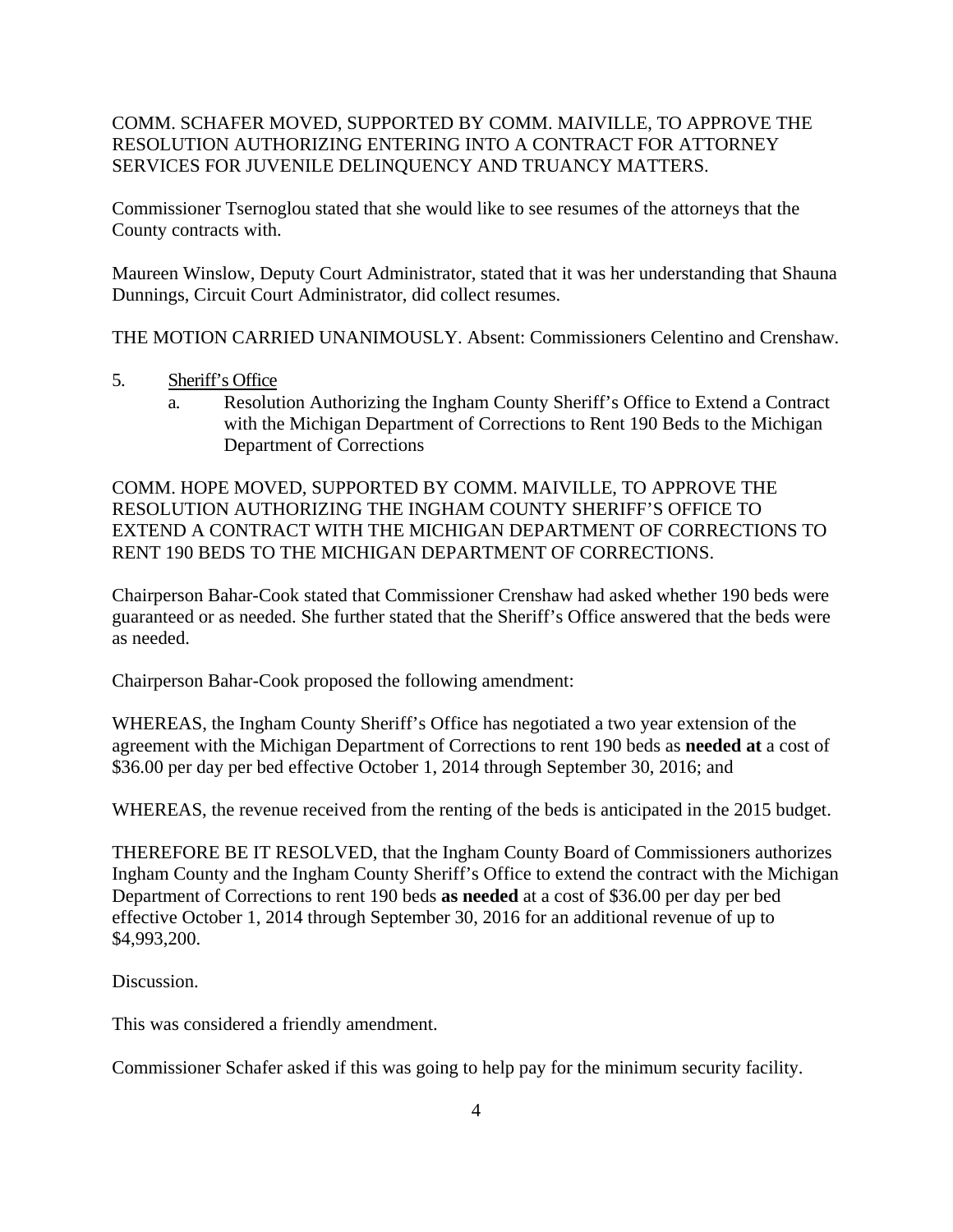Discussion.

Commissioner Schafer asked how long it would take until the debt was paid off.

John Neilsen, Chief Deputy Controller, stated that he could look the information up on the bond schedule and let the Committee know.

THE MOTION, AS AMENDED, CARRIED UNANIMOUSLY. Absent: Commissioners Celentino and Crenshaw.

1. Presentation - Ingham County Sheriff's Office and Ingham County Prosecutor's Office along with Child Protective Services Joint Presentation on Small Talk Children's Assessment Center

Stuart Dunnings, Prosecuting Attorney, stated that the Board realized long ago that we needed a Special Victims Unit to help children who were the victims of sexual assault. He thanked the Board for that. Mr. Dunnings stated that the Unit was overwhelmed, but it was doing its job.

Mr. Dunnings stated that Small Talk was a nonprofit charitable organization that was separate from the County. He further stated that it was set up by dedicated prosecutors, law enforcement officers, and CPS workers who wanted to approach these investigations in a manner that focused on the child.

Mr. Dunnings introduced the presenters: Debra Rousseau, Assistant Prosecuting Attorney; Annie Harrison, Detective; and Brandi Campbell, Child Protective Services Supervisor.

Ms. Harrison presented on Small Talk. She stated that we were doing something positive in the community. Ms. Harrison presented a timeline on when Small Talk would become involved and how Small Talk worked.

Ms. Harrison stated that they were running out of space at their current locations and were engaging in fundraising efforts.

Ms. Harrison provided two case examples—one boy and one girl—who were both 15 years old. She stated that she has a heavy case load of about 100 cases per year, including interviewing 80 children per year.

Ms. Rousseau stated that Small Talk had a team approach and it was not uncommon for the team to work after hours or on the weekends.

Ms. Rousseau stated that Ms. McCormick was the main supporter of Small Talk, she was a soldier in the courtroom, and she knew what this abuse would do to families. Ms. Rousseau further stated that their goal was to get offenders off the street.

Ms. Rousseau stated that Ms. Harrison was the only detective in the county that focuses on this issue, she was locally and nationally trained, and she had been successful.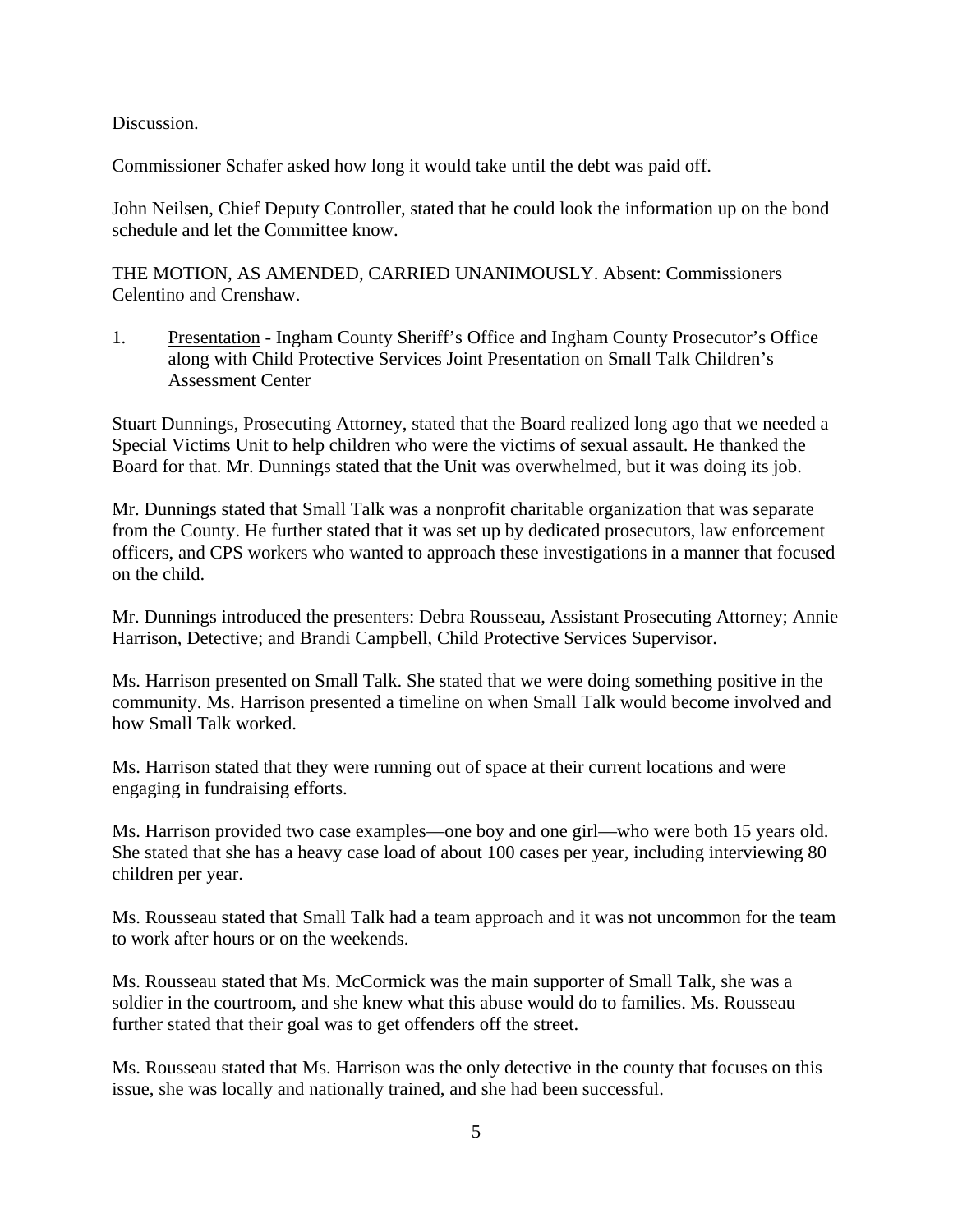Ms. Rousseau stated that there have been 18 jury trials that have gone through Small Talk and only two resulted in not guilty verdicts. She further stated that they have convicted around 200 sex offenders.

There was a discussion concerning recidivism and techniques that can be used to break the cycle of victims becoming offenders.

Chairperson Bahar-Cook stated that she previously saw this presentation, the problem of recidivism was huge, and suggested that Small Talk apply for grant funding.

Ms. McCormick stated that they were going to apply.

Discussion.

Chairperson Bahar-Cook stated that there many homes owned by the Land Bank that perhaps Small Talk could consider purchasing as a new location. She further stated that many of these homes were near bus lines.

Ms. McCormick stated that they were open to all options.

Commissioner Schafer stated that the County had lost several detective positions over the years and asked how many detectives we had now.

Greg Harless, Chief Deputy Sheriff, stated that there were nine detectives overall and provided a breakdown of the specific areas in which they work.

Discussion.

Commissioner Schafer stated that he has been on the Board since 1984 and had watched the consistent decrease in detective positions. He further stated that it was nice to see how detectives have changed and progressed to meet new challenges. Commissioner Schafer stated that when we consider where to cut it was not a good idea to cut detective positions.

Ms. Harrison stated that she had a shocking caseload. She further stated that she had 30-40 open cases at any one time. Ms. Harrison stated that new cases came in daily.

Commissioner Hope thanked the presenters for their work. She asked for information regarding the support offered throughout the court process and how long the counseling continued after the case was resolved.

Ms. McCormick stated that they applied for a state grant that financed a crisis counselor position. She further stated that the grant required that the counseling be free and last as long as needed.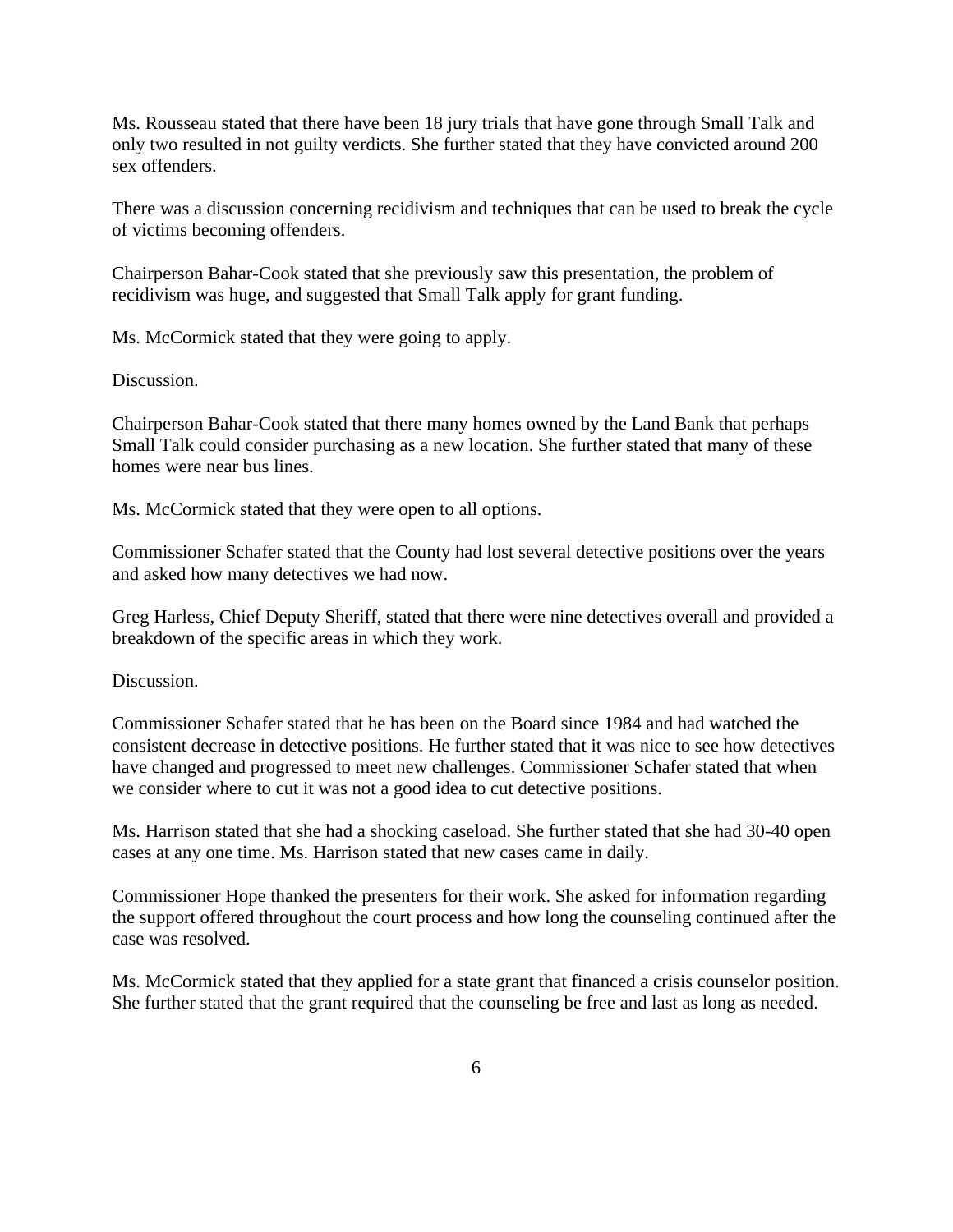Ms. McCormick stated that we had a Victim Witness Unit where someone was allowed to sit with the child while he or she was on the witness stand and support them during the whole process. She further stated that the Unit was designed to empower the children.

Chairperson Bahar-Cook thanked the presenters for the information that they provided.

2. Presentation - Circuit Court/Family Division Second Quarter Update

Commissioner Maiville left the meeting at 6:47 p.m.

Ms. Winslow provided the Committee an update on the Youth Center. Maureen stated that she was impressed with Richard Gentry, the Youth Center Director, and his staff.

Mr. Gentry presented on the residents and mental health issues that the Youth Center staff were currently handling. He stated that one resident was on suicide watch and required constant oneon-one attention.

Mr. Gentry stated that they really tried to utilize best practices. He further stated that they were strong with positive reinforcement, which was split between social and material reinforcement. Mr. Gentry stated that sometimes they would get new, incredibly challenging residents. He further stated that many are involved in the mental health system and would be very violent.

Mr. Gentry stated that they have had property damage. He further stated that there were injuries to staff, however they were treated at the hospital.

Mr. Gentry stated that one resident needed one-on-one attention because he continuously attempted to commit suicide. He further stated that he would attempt to commit suicide by drowning himself in the toilet. Mr. Gentry stated that this has significantly impacted the budget.

Mr. Gentry stated that they received a new resident from a private facility. He further stated that when the resident arrived he had a "BB" from a BB gun stuck in his ear and eraser up his nose. Mr. Gentry stated that he had stabbed himself with a pencil and would try to infect the wound.

Chairperson Bahar-Cook asked for the reason he came to our facility.

Maureen stated that it was agreed upon that the resident's previous private placement be terminated and that he would come to the Youth Center.

Discussion.

Ms. Winslow stated that they were pouring their best resources into the resident. She further stated that they did see progress and the resident was released on Tuesday.

Mr. Gentry stated these were some of the things that they were dealing with. He further stated that there would be an ongoing relationship with the resident.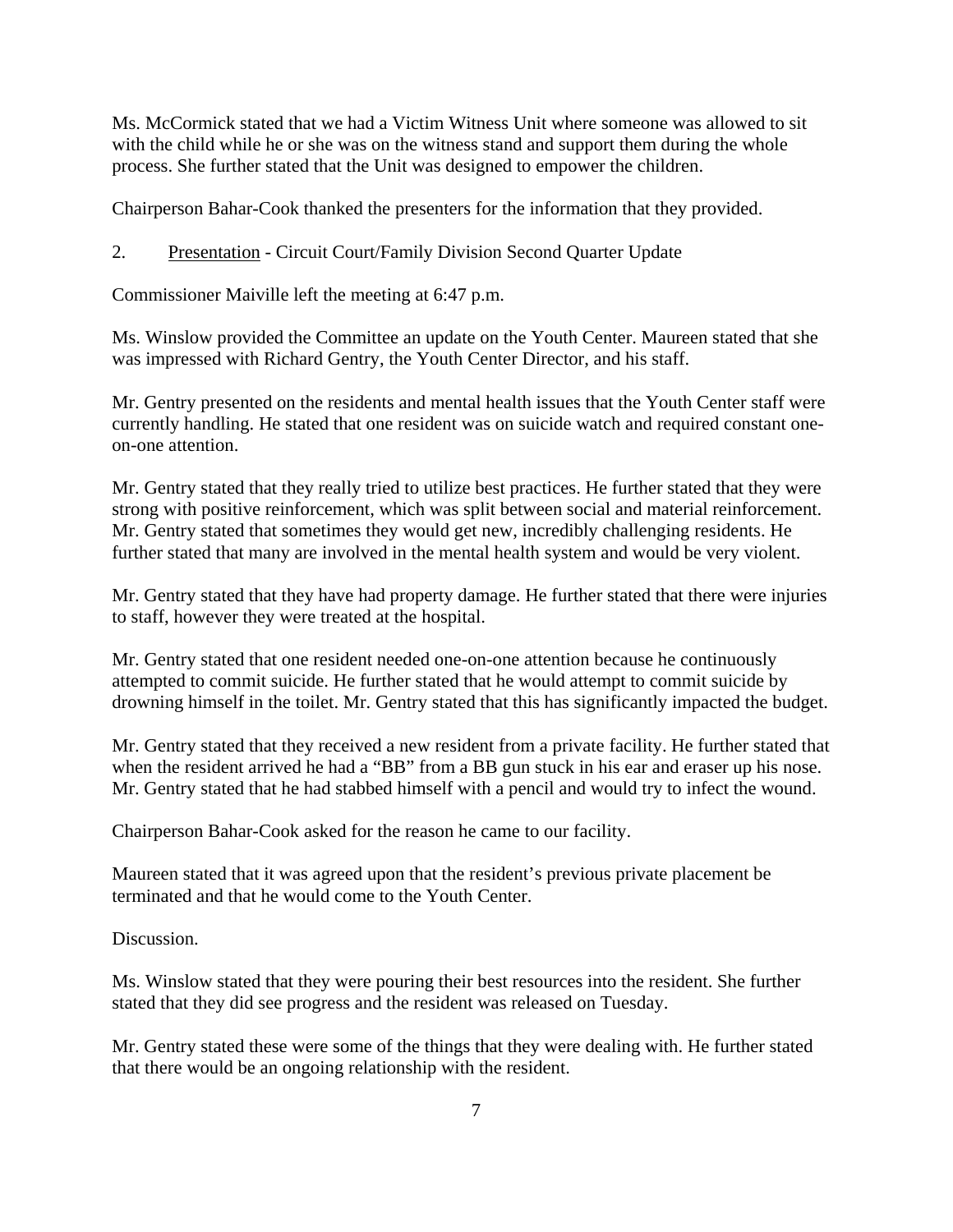Chairperson Bahar-Cook asked how much the 24-hour watch was costing the County.

Mr. Gentry stated that it would cost \$719 per day.

Ms. Winslow stated that there was a hearing scheduled tomorrow where they would develop a plan to rehabilitate the resident.

Mr. Gentry stated that there were full suicide precautions in place.

Commissioner Schafer asked whether there was video surveillance.

Mr. Gentry stated that there was only one room with video surveillance. He further stated that there were no cameras in the private rooms. Mr. Gentry stated that there was a licensing issue with the use of video surveillance.

Discussion.

Ms. Winslow stated that they were able to watch what video they did have and it was powerful.

Commissioner Schafer asked if it would be a good idea to install a camera in a room where the resident was under suicide watch.

Mr. Gentry stated that they might designate a special room.

Mr. Gentry stated that licensing does not like the idea of cameras due to privacy issues.

Ms. Winslow presented the 30th Circuit Court's Quarterly Data Report.

Chairperson Bahar-Cook asked what was going on with the girls.

Ms. Winslow stated that girls could be difficult. She further stated that they were preparing a presentation about human trafficking. Ms. Winslow stated that she fully supported the Small Talk Center. She further stated that girls can hurt themselves or be accessories to crimes.

Chairperson Bahar-Cook stated that when she began on the Board, she toured the Youth Center.

Maureen stated that Mr. Gentry was often asked to speak nationally regarding his work at the Youth Center. She further stated that both Mr. Gentry and the Youth Center were recognized nationally.

Discussion.

## 6. Controller's Office

a. Animal Control Director Update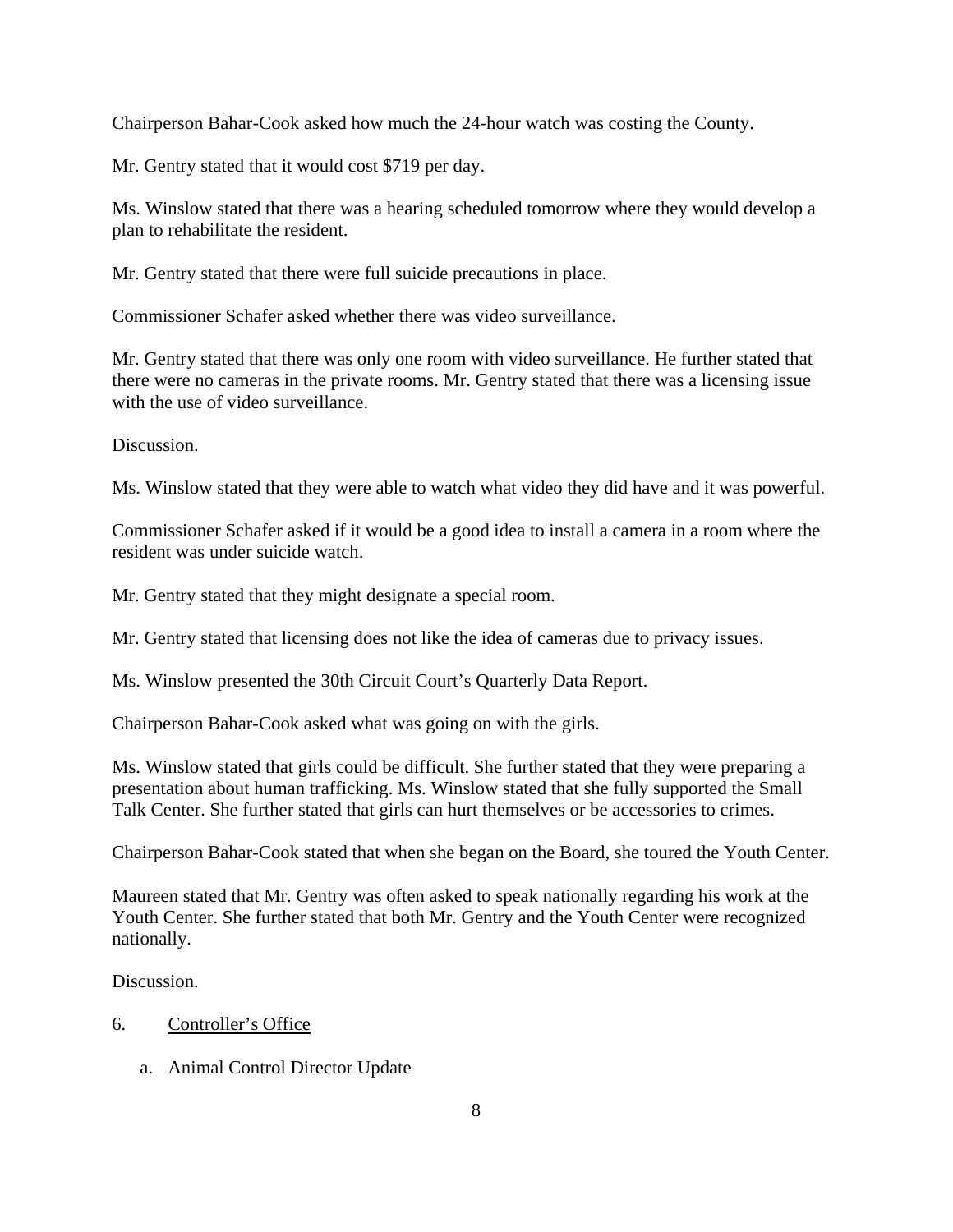Mr. Neilsen stated that the Animal Control Director Search Committee interviewed four candidates and that they had a clear favorite in Misha Goodman. He further stated that there was a second choice too, Andrew Seltz. Mr. Neilsen stated that Travis Parsons, Human Resources Director, had contacted Ms. Goodman to let her know that the County was interested and asked whether the County could start performing background checks. He further stated that he communicated to Ms. Goodman that he hoped to have her decision before tonight's Law & Courts Committee meeting. Mr. Neilsen stated that Ms. Goodman was going to speak with her family about this issue, however she had not responded to Mr. Neilsen yet.

Chairperson Bahar-Cook asked when they should start looking at their second choice.

Mr. Neilsen stated that Ms. Goodman could have until Monday at noon to give an answer, but in the meantime we could begin to look at Mr. Seltz.

Commissioner Tsernoglou stated that she was willing to give Ms. Goodman a week to make the decision.

Chairperson Bahar-Cook stated that she was satisfied with waiting until this Monday.

Commissioner Hope stated that she agreed.

Chairperson Bahar-Cook stated that they interviewed Mr. Seltz over the phone. She asked whether everyone was comfortable about extending an offer to Mr. Seltz without meeting him over the person.

Discussion.

Commissioner Hope stated that he interviewed well.

Chairperson Bahar-Cook stated that Mr. Parsons should begin the background check.

Discussion.

Chairperson Bahar-Cook asked for information about protocol with what happened with Peanut and the foster situation.

Mr. Neilsen stated that the present policy stated that if there was an emergency medical situation, the foster care coordinator must get permission from the director or supervisor to authorize vet care. He further stated that the policy should be amended to give the foster care coordinator the power to make an emergency decision if both the director and supervisor were not immediately available.

Mr. Neilsen stated that he would direct the new Animal Control Director to completely review current policies to see where we could make improvements.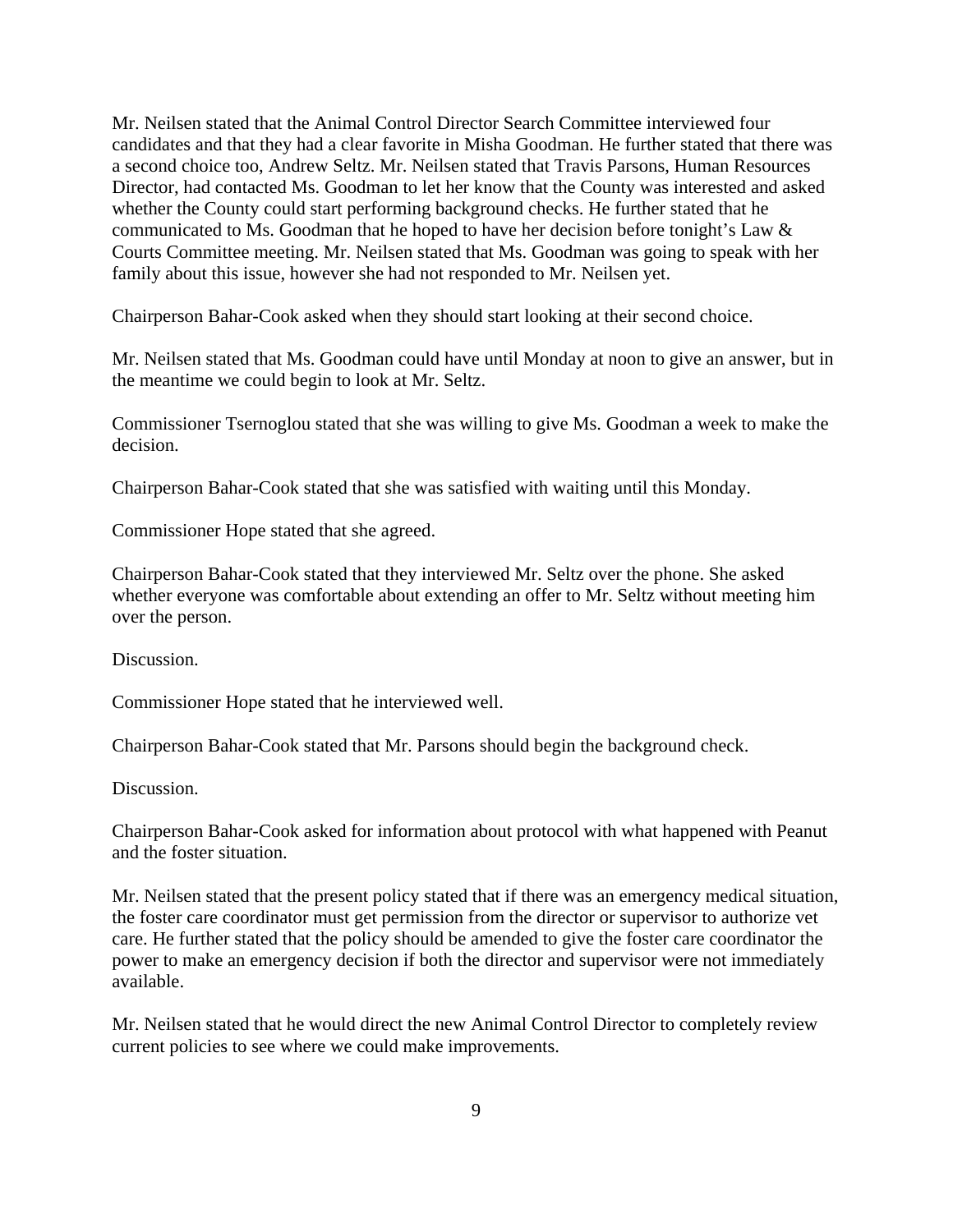Chairperson Bahar-Cook stated that there had been question about whether the Committee needed to look into the current position of the Shelter Interim Director. She further stated that if they were to do that, it was something that we should put on the agenda so that there was plenty of time for notice to go out in case there was a need to go into closed session.

Mr. Neilsen stated that it was a due process issue where sufficient notice was furnished to the person being spoken of.

Chairperson Bahar-Cook stated that it was her intent to have it on the next Law & Courts Committee meeting agenda unless a new Animal Control Director was hired.

#### 6. Controller's Office

b. Discussion Item - 911 Update

Mr. Neilsen stated that he wanted to start a discussion about our public safety radio system, the big metrics on how much it was going cost, and a timeline for replacement as the current system aged out.

There was a discussion about the issue of replacement parts in the past and possible vendors that can be used to purchase a new system.

Lance Langdon, 911 Director, stated that he had heard the current system was approaching its end of life. He further stated that he had heard 7-9 years was the life span of systems today.

Mr. Langdon stated that he met with and discussed the issue with the current vendor, Harris Corporation. He further stated Harris provided three options: upgrade the current system, build a new system, or utilize the state radio system.

Mr. Langdon stated that the current system had a bumpy start, but was running pretty well now. He further stated that Harris was doing a good job at servicing the equipment.

Mr. Neilsen stated that something had to be done. He provided an overview of the past 911 systems, including the events leading up to the construction of the County's own center.

Chairperson Bahar-Cook stated that she would like to see a recommendation from the 911 Advisory Board. She further stated that there was a lot of information to process and she was going to lean heavily on their recommendation.

Mr. Neilsen presented on an email that was sent by Jim Curran on Monday, August 11, 2014. He stated that it appeared to be misleading because it appeared to suggest that the County sanctioned the meeting. Mr. Neilsen stated that he intended to contact Mr. Curran regarding this email.

Discussion.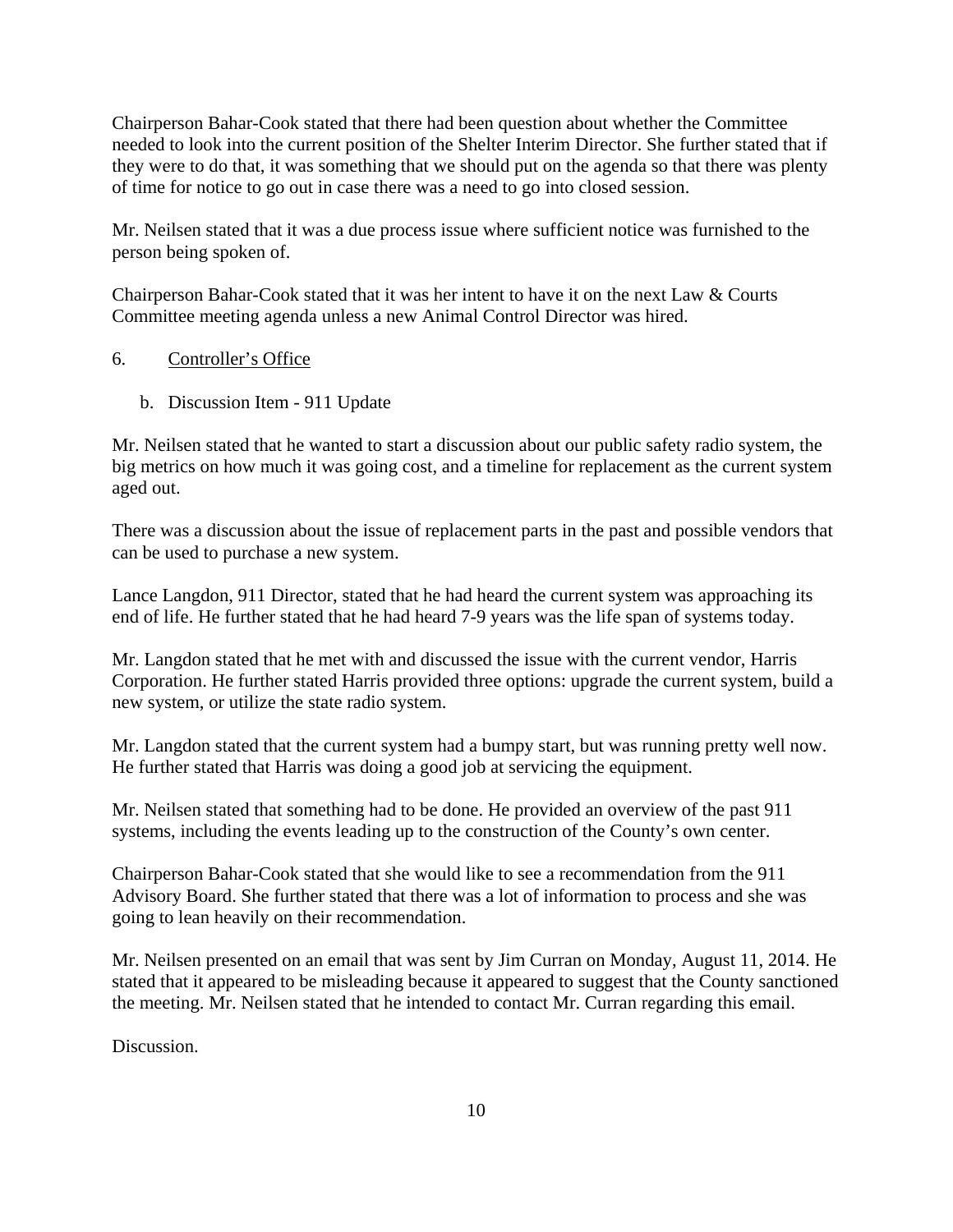Commissioner Tsernoglou requested a side-by-side comparison of the County's options for a future system.

Mr. Langdon stated that they had a consultant assist them last time and it would be helpful if we had one again.

Commissioner Schafer stated that they lobbied for a millage in the 1980's and he believed that it was important to consolidate. He further stated that Lansing, East Lansing, Meridian Township, and Williamston resisted because they feared giving up control. Commissioner Schafer stated that he supported closing down the Williamston system. He further stated that after the millage passed and we began to allocate funds to the Lansing and East Lansing systems, it was clear that this was not sustainable long term. Commissioner Schafer provided a historical overview of the events that led up to the construction of the County center.

Commissioner Schafer stated that the old system was horrendous and there were plenty of dead spots.

Commissioner Schafer stated that he was contacted by vendor representatives, including Motorola, when they were considering the last system. He further stated that he refused to meet with vendors. Commissioner Schafer stated that a 911 Advisory Board was created to address this issue.

Commissioner Schafer provided a background on the positions former commissioners and other officials took regarding the current system.

Discussion.

Commissioner Schafer stated that he was disturbed by the email and it appeared to undermine the 911 Advisory Board.

Commissioner Hope stated that she agreed with Commissioner Schafer that we should not avail ourselves of lobbyists. She suggested that Mr. Neilsen not wait for Mr. Curran, but rather send an email from the County providing clarification now.

Discussion.

Chairperson Bahar-Cook stated that Mr. Neilsen should issue a clarifying email now.

Discussion.

Mr. Langdon stated that he regularly attends the police chiefs' meetings, Motorola had attended in the past, and we had reached out to vendors to begin discussions.

Discussion.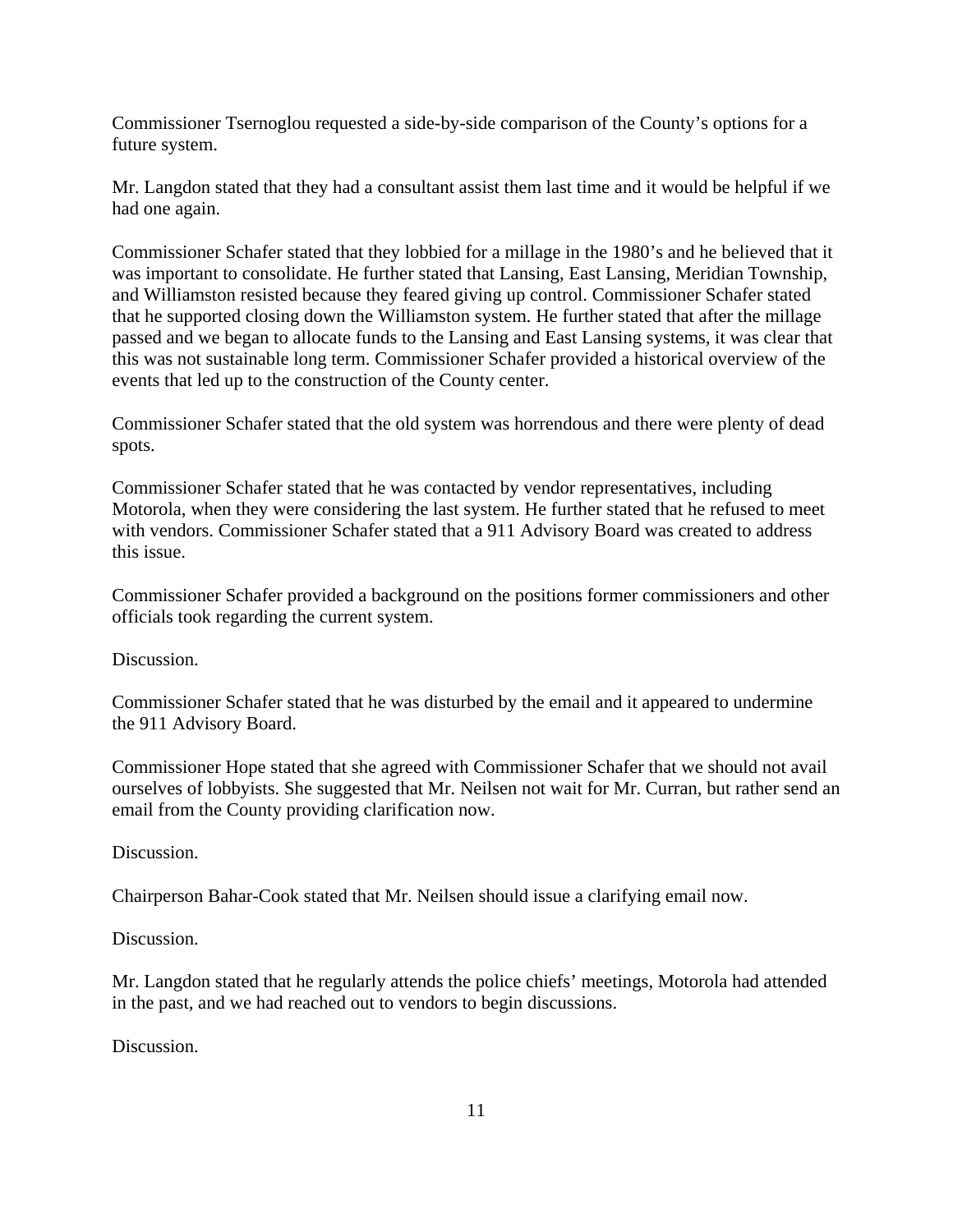Mr. Neilsen stated that the State provided a customer-oriented presentation that was attractive, however it would cost a lot of money.

Mr. Langdon stated that they were looking for grants to apply for and they have been communicating with other counties too.

Discussion.

- 7. Board Referrals
	- a. Letter from the State of Michigan Department of Human Services Regarding a Report Generated from the On-Site Program and Fiscal Review of the Child Care Fund (CCF) Programs and Expenditures on May 13 and 15, 2014

Chairperson Bahar-Cook acknowledged receipt of this Board referral.

b. Letter from the State of Michigan Department of Human Services Regarding a Report Generated from the On-Site Program and Fiscal Review of the Child Care Fund (CCF) Programs and Expenditures on April 23 and 25, 2014

Chairperson Bahar-Cook acknowledged receipt of this Board referral.

## Announcements

Mr. Neilsen stated that Jodi Lebombard, Animal Control Deputy, won a national animal control officer of the year award. He further stated that Commissioner Victor Celentino, Board Chairperson, and Tim Dolehanty, Controller/Administrator, had authorized Ms. Lebombard to attend the award ceremony.

Chairperson Bahar-Cook requested that staff prepare a resolution to honor Ms. Lebombard.

Mr. Neilsen announced that the Law & Courts budget meeting was scheduled for Monday, August 25.

Chairperson Bahar-Cook asked if we were going to consider two budgets based on the *Cunningham* decision.

Mr. Neilsen stated that only one budget would be considered, however they might have to revisit the issue in the second quarter of next year.

## Public Comment

Christy Lawrence stated that she was a legal professional. She further stated that she was under the impression that the Board was going to form an oversight committee in regards to the Februrary 28, 2014 Animal Control incident, which was the killing of a female pit bull dog. Ms. Lawrence stated that this dog was a family pet that the owners were unable to redeem due to unreasonable fees. She further stated that evidently, Anne Burns, Interim Animal Control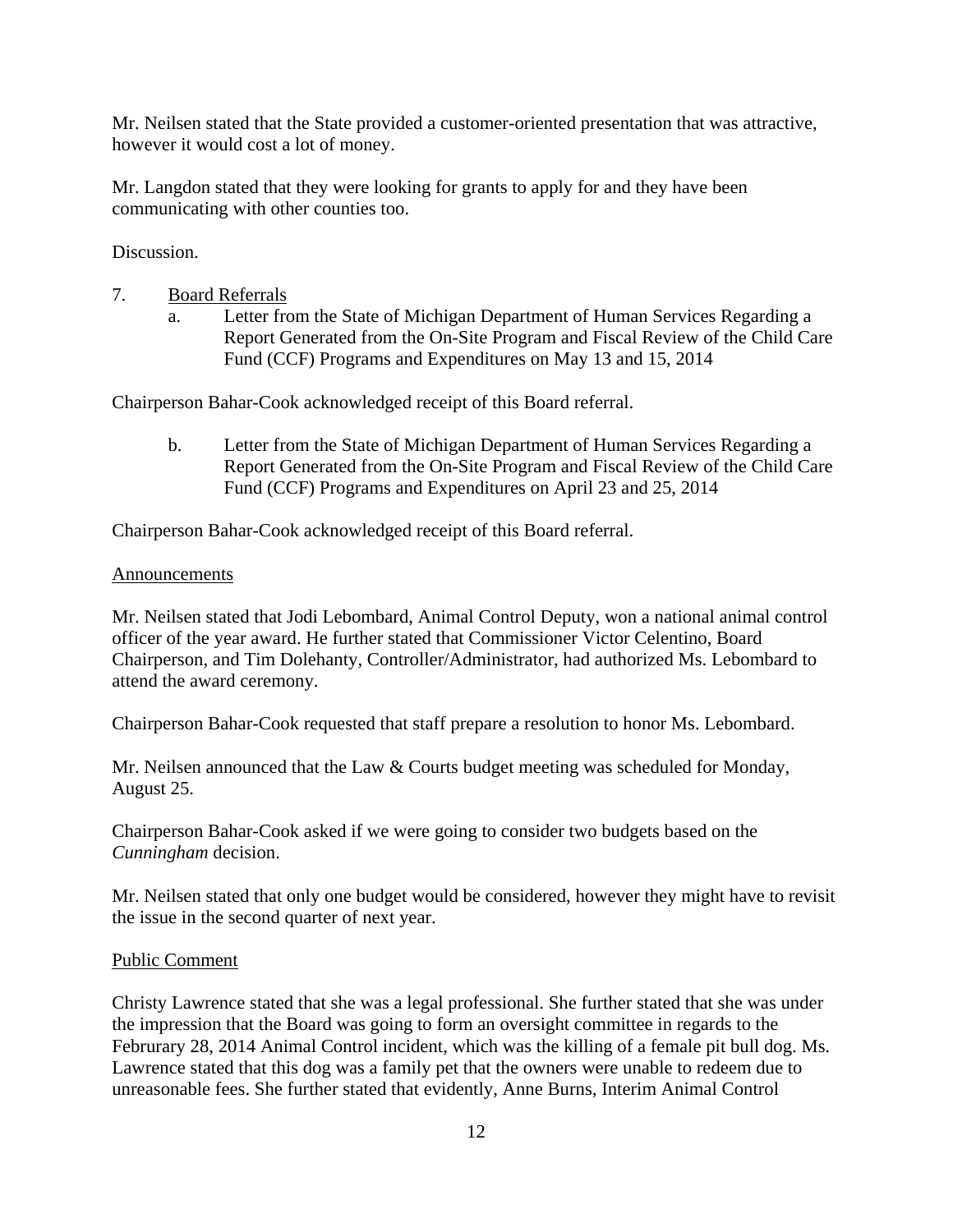Director, ordered the dog euthanized. Ms. Lawrence stated that the dog recently had a litter of puppies. She further stated that she had information from a very reliable source that Ms. Burns also ordered the puppies euthanized as well, however some unknown person intervened and they were not euthanized.

Ms. Lawrence stated that this was not the first story that she had heard. She further stated that this was a concern of hers because she had been a long-time supporter of the Shelter. Ms. Lawrence stated that she had information on other incidents.

Ms. Lawrence stated that there was another incident where a collared-dog was euthanized. She further stated that no one had faith in the Shelter. Ms. Lawrence stated that one of these times, one of these families would be brave enough to step up and sue the County.

Chairperson Bahar-Cook stated that she requested that this issue be on the next Law & Courts Committee agenda.

Ms. Lawrence asked whether the Committee had set up any oversight committee.

Chairperson Bahar-Cook stated that the Animal Control Advisory Board had been apprised of the situation and requested that Mr. Neilsen contact Ms. Lawrence in regards to this matter. Chairperson Bahar-Cook further stated that public comment was an opportunity for the public to speak to the Committee and it was not the time for a discussion.

Chairperson Bahar-Cook stated that the County had performed an internal investigation and Mr. Neilsen would be happy to share our findings with Ms. Lawrence.

Susan Steinke stated that she was a member of the Animal Control Advisory Board, and Mr. Neilsen had not shared any information with the Animal Control Advisory Board. She further stated that Ms. Burns should have been here to explain what happened. Ms. Steinke stated that Mr. Neilsen's solution would not fix the problem.

Ms. Steinke stated that Deputy Budzinski did not contact Mrs. Thornberg back no matter how many times Mrs. Thornberg called back. Ms. Steinke stated that the bigger question was how that cat got to be that way.

Discussion.

Ms. Steinke stated that the Animal Control Advisory Board was aware that this was the not the first time an animal almost died due to malnutrition and dehydration.

Ms. Steinke provided background about a cat struggling with liver failure.

Ms. Steinke stated that the February 28 incident was an anomaly. She further stated that if Animal Control did not understand that maternal aggression was natural, they should not be at Animal Control. Ms. Steinke stated that volunteers, those on oversight, and staff were liable if they knew what happened and did not report it.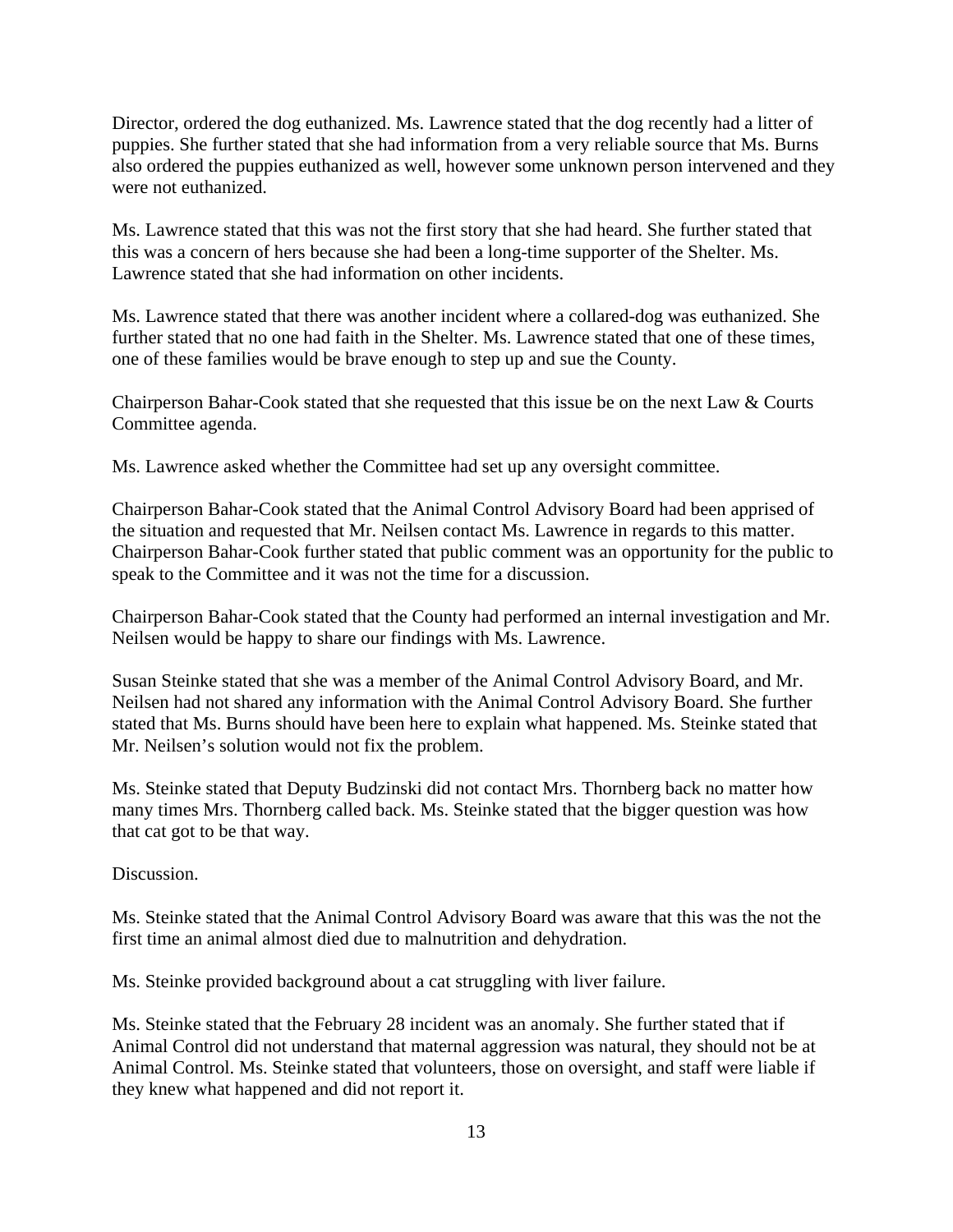Ms. Steinke stated that she believed the Committee had received complaints about the veterinarian. She provided background about a cat with an impacted bowel.

Ms. Steinke stated that she used to foster with the County, but left for the same reason as Mrs. Thornberg, specifically poor communication and poor vet care.

Chairperson Bahar-Cook requested that staff meet with the Animal Control Advisory Board to share findings, to track responsibility, and inform on what was being done to address these issues.

Commissioner Schafer asked whether the audio recording of this meeting could be sent to the Animal Control Advisory Board.

Commissioner Hope asked how long the recordings were saved.

Ryan Buck, Recording Secretary, stated that the recordings were kept for a while, however he did not know how long. He further stated that the County Clerk's office could make them available.

Mr. Langdon stated that he supported the Small Talk program. He further stated that the program was excellent and he supported it 100%.

The meeting was adjourned at 8:06 p.m.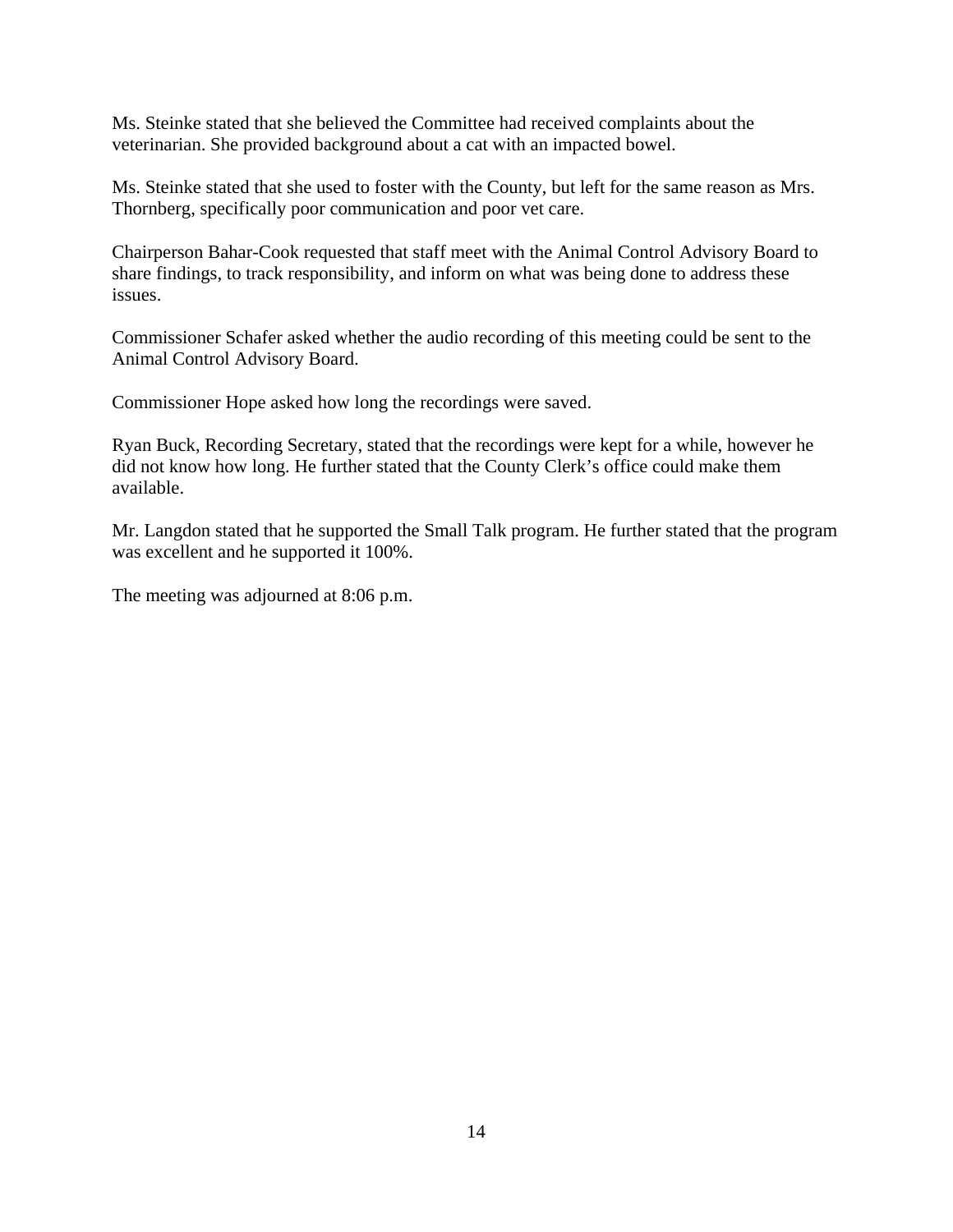# **MEMO**

<span id="page-15-0"></span>

| TO:               | Law & Courts and Finance Committee's            |
|-------------------|-------------------------------------------------|
|                   | John Neilsen, Chief Deputy Controller           |
| <b>FROM:</b>      | Anne Burns, Deputy Director                     |
| <b>REFERENCE:</b> | 2015 Service Enhancement (Additional Personnel) |
| DATE:             | August 15, 2014                                 |
|                   |                                                 |

To improve services to County residents and care to the shelter animals, Ingham County Animal Control (ICAC) first priority would be to create a new position of veterinarian technician (vettech) as well as increase the part-time veterinarian position to full time as second priority. This decision is based on increasing requests for veterinarian services and to increase the efficiencies of the department. Animal owners of the County would be best served with a full time vet tech as well as a full time veterinarian on staff.

Ingham County Animal Control (ICAC) has determined that adding a full-time veterinarian technician (veterinarian tech) would greatly enhance the department. This position would be responsible for assisting the veterinarian as well as treating and caring for all the sick and injured animals at the shelter. They would also be responsible for vaccinating each animal that enters the shelter. They would work under the direct supervision of the veterinarian.

Some of the benefits of having a full-time veterinarian tech on staff include:

- Provide consistent veterinarian care to the animals at the shelter
- Prepare all the spay/neuter surgeries for the veterinarian, freeing the veterinarian to perform other duties
- Treating, testing and caring for all the animals that enter the shelter
- Vaccinating and processing each animal that enters the shelter, freeing up current shelter staff as well as Animal Control Officers (ACO's)
- Keep track of all the medical records, procedures and prescriptions
- Assist veterinarian with DEA records and drug inventories
- Schedule and organize medical volunteers
- Free up the current shelter assistants to clean and care for the maintenance of the building
- Perform the duties of the shelter assistant when needed
- Greatly reduce the need for trustees
- Create a healthier shelter environment

Currently the part time veterinarian works 21 hours per week and of those 21 hours 90% of the time is spent performing spay/neuter surgeries. The remainder of the time is spent performing examinations, diagnosing disease, recommending treatment, training staff on the proper protocol to administer medicine/drugs. The veterinarian is also responsible for maintaining medical inventory and the controlled substances drug logs. The veterinarian's current job description calls for the veterinarian to supervise the shelter operators. This is extremely difficult to accomplish serving as a part-time employee.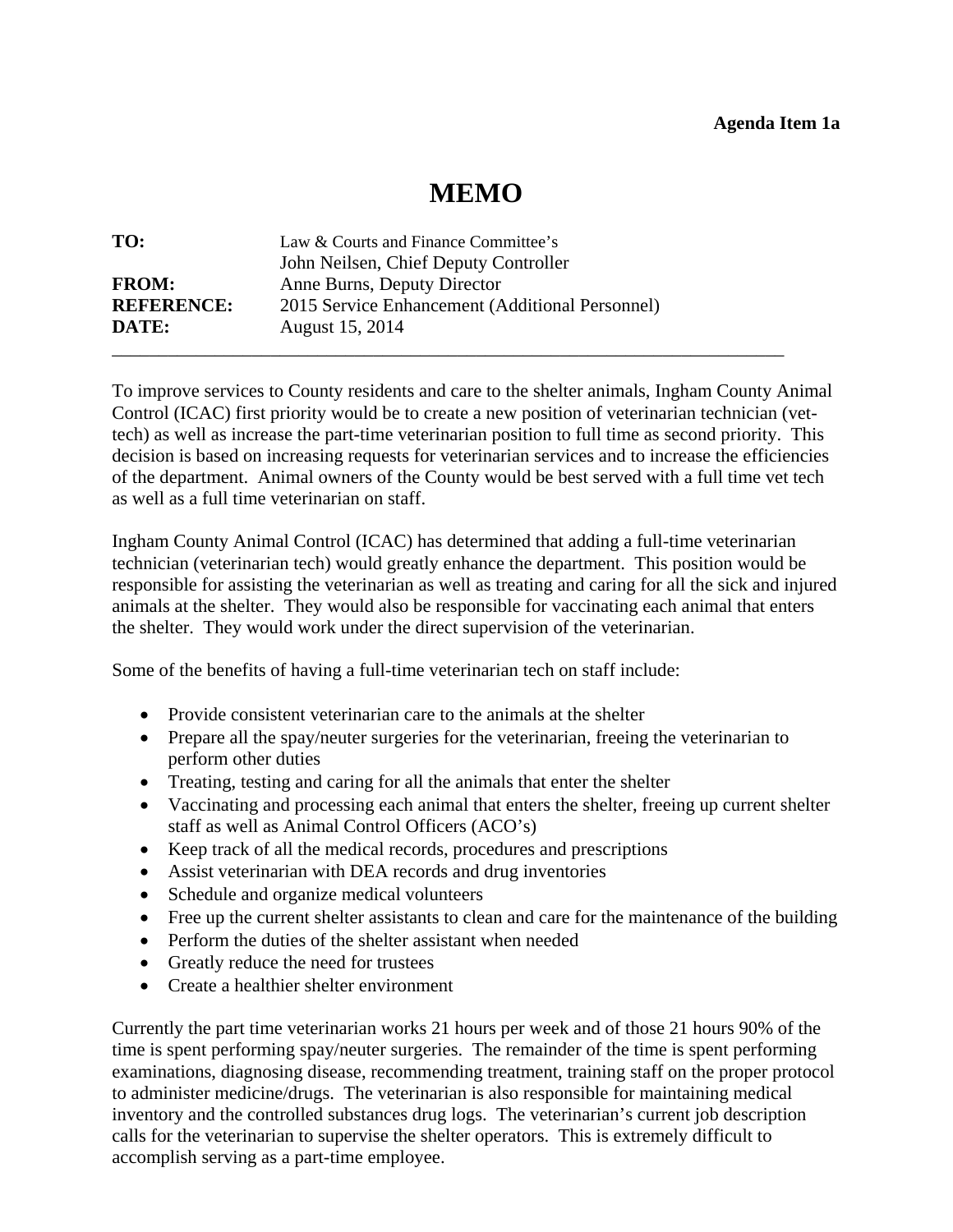Some benefits of having a full-time veterinarian include:

- Complete more spay/neuter surgeries for current adoptable shelter animals
- Become more attractive to potential grants
- Supervise, evaluate and discipline shelter staff
- Exempt employee
- Write and create policy & procedures for current medical procedures
- Increased availability to diagnose, treat and provide care for the animals at the shelter
- Increased availability to document daily medical procedures, perform physical exams and keep accurate inventories
- More time to dedicate to potential neglect and cruelty cases
- Provide training to staff, volunteers and potential mentors and/or interns
- Dedicate more time to the research current diseases and the current treatment, the spread of infectious disease including detection and prevention
- Expand our current veterinarian services to the public including vaccinations, preventative care and spay/neuter programs

Currently there are no grants available that I am aware of to offset or supplement personnel costs of a veterinarian or a vet tech. ICAC is constantly searching for outside funds to help offset as many costs as possible as well as soliciting for donations and sponsorships. Considering the Controllers recommended budget level and attempting to stay within the Strategic Planning objective the only funding available at this time would be the general fund from the "Z" list.

Costs to move the .5 Vet to full time \$ 33,577

Costs to fund the new Vet tech position \$ 62,985.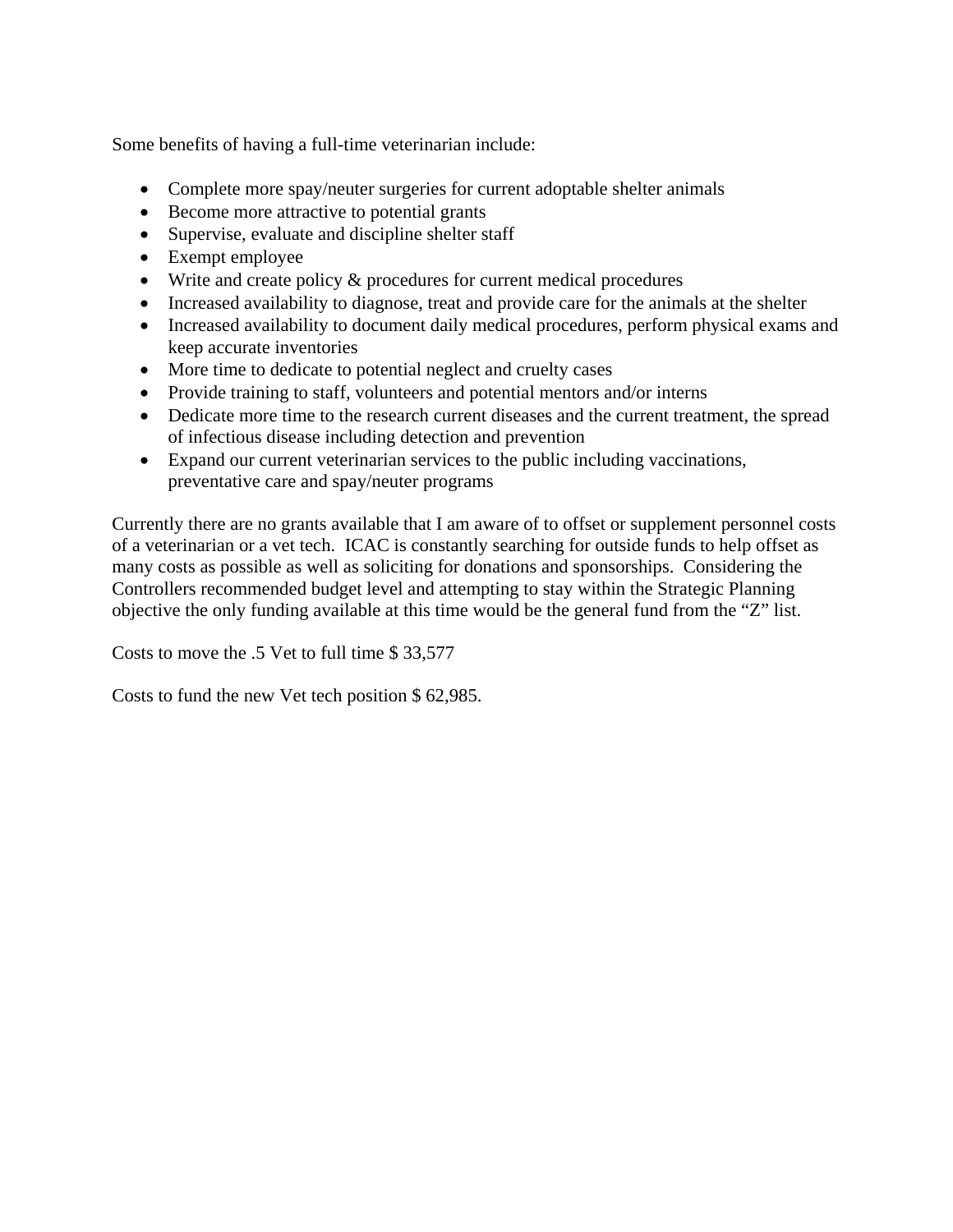**Agenda Item 1e** 

**ADOPTED - January 28, 2014 Agenda Item No. 45** 

<span id="page-17-0"></span>Introduced by the Law & Courts, County Services and Finance Committees of the:

## INGHAM COUNTY BOARD OF COMMISSIONERS

## **RESOLUTION TO AUTHORIZE A ONE YEAR PILOT PROJECT CHANGING THE ENFORCEMENT/COURT OFFICER POSITION FROM A PART-TIME POSITION TO A FULL-TIME ENFORCMENT OFFICER POSITION AND CREATING A HALF-TIME COURT OFFICER POSITION IN THE DISTRICT COURT**

#### **RESOLUTION # 14 – 039**

WHEREAS, prior to 2010 the 55<sup>th</sup> District Court did not have a formal program in place for the collection of delinquent monies owed to the court/county; and

WHEREAS, the Ingham County Board of Commissioners created a full-time Court/Enforcement Officer position (#137030) in 2010 to allow for the implementation of a formal collection program and provide for additional court security; and

WHEREAS, the Court/Enforcement Officer position is split 20 hours/week on collecting monies owed to the court and 20/week providing court security services; and

WHEREAS, since the implementation of the collection program, the program has directly accounted for the collection of \$580,000 in delinquent fines and costs in the first full year of operation (2011) and the collection of \$685,000 of delinquent fines and costs in 2012, and the collection of \$780,000 of delinquent fines and costs in 2013; and

WHEREAS, the court is not able to provide historical collection data prior to 2010, because of the case management software program that was in use at the time, but can demonstrate that the court's collection rate has increased 1.8% since 2010; and

WHEREAS, the court currently has outstanding receivables totaling approximately \$5,000,000; and

WHEREAS, \$4,200,000 of the outstanding receivables is aged seven years or less; and

WHEREAS, the enforcement and collection of delinquent monies owed to the court assists in effective case management practices; and

WHEREAS, the enforcement and collection of delinquent monies owed to the court enhances the credibility of the court, its orders and the judges; and

WHEREAS, the enforcement and collection of delinquent monies owed to the court ensures the disbursement of monies due to receiving agencies and victims of crime.